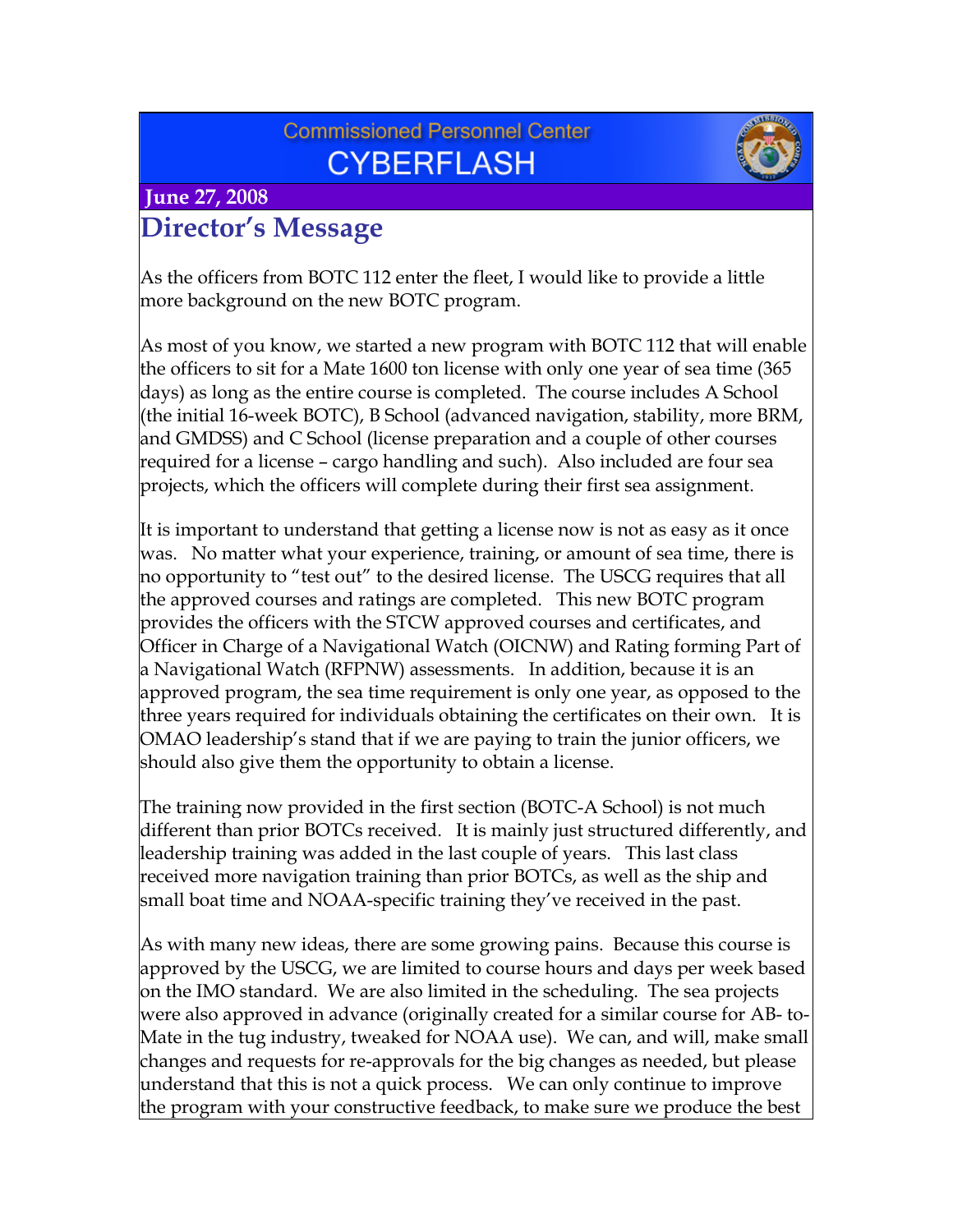NOAA Corps officers possible.

Thank you for your support of the new program and the development of the junior officers. This is a new and exciting step in the officer training program. For questions or concerns please contact CDR Anne Lynch at [anne.lynch@noaa.gov.](mailto:anne.lynch@noaa.gov)

 $SK$ 

CAPT William B. Kearse, NOAA Director, Commissioned Personnel Center

## **Announcements**

**Recently Awarded Officers:** Please offer congratulations to these officers on their recent awards.

**NOAA Corps Commendation Medal:**

**Captain Kenneth W. Barton** - Exceptional Leadership and Managerial Ability in the Performance of Your Duties, which included Four Sea Assignments, Two as Commanding Officer, and a Two-Year Assignment as Acting Director, Office of Response and Restoration.

**\_\_\_\_\_\_\_\_\_\_\_\_\_\_\_\_\_\_\_\_\_\_\_\_\_\_\_\_\_\_\_\_\_\_\_\_\_\_\_\_\_\_\_\_\_\_\_\_**

**Lieutenant Commander Scott M. Sirois** - Exemplary Performance and Dedication to duty while serving as the First Executive Officer, NOAA Ship HENRY B. BIGELOW.

**Lieutenant Nicole M. Manning** - Outstanding Achievement in the Performance of duty as theChief, Officer Recruiting Branch, NOAACommissioned Personnel Center.

**NOAA Corps Achievement Medal:**

**Lieutenant Commander Timothy J. Gallagher** - Outstanding Customer Service, Mission Planning and Execution, and Communication Approach during the 2008 Winter Storm Research Program while Acting as P-3 Navigator and Chief, Aircraft Maintenance Branch.

**Lieutenant John A. Crofts** - Sustained Operational Excellence during your Tenure at the Fisheries Ecology Division of the Southwest Fisheries Science Center.

**Lieutenant Nicholas J. Chrobak** - Sustained Superior Performance during the Initial Field Season of the NOAA Ship HENRY B. BIGELOW.

**Lieutenant (junior grade) Lecia M. Salerno** - Outstanding and Excellent Performance while serving as Junior Officer, NOAA Ship NANCY FOSTER.

**Lieutenant (junior grade) Jason R. Saxe** - Sustained Superior Performance while serving as Executive, Operations and Navigation Officer, NOAA Ship OSCAR ELTON SETTE.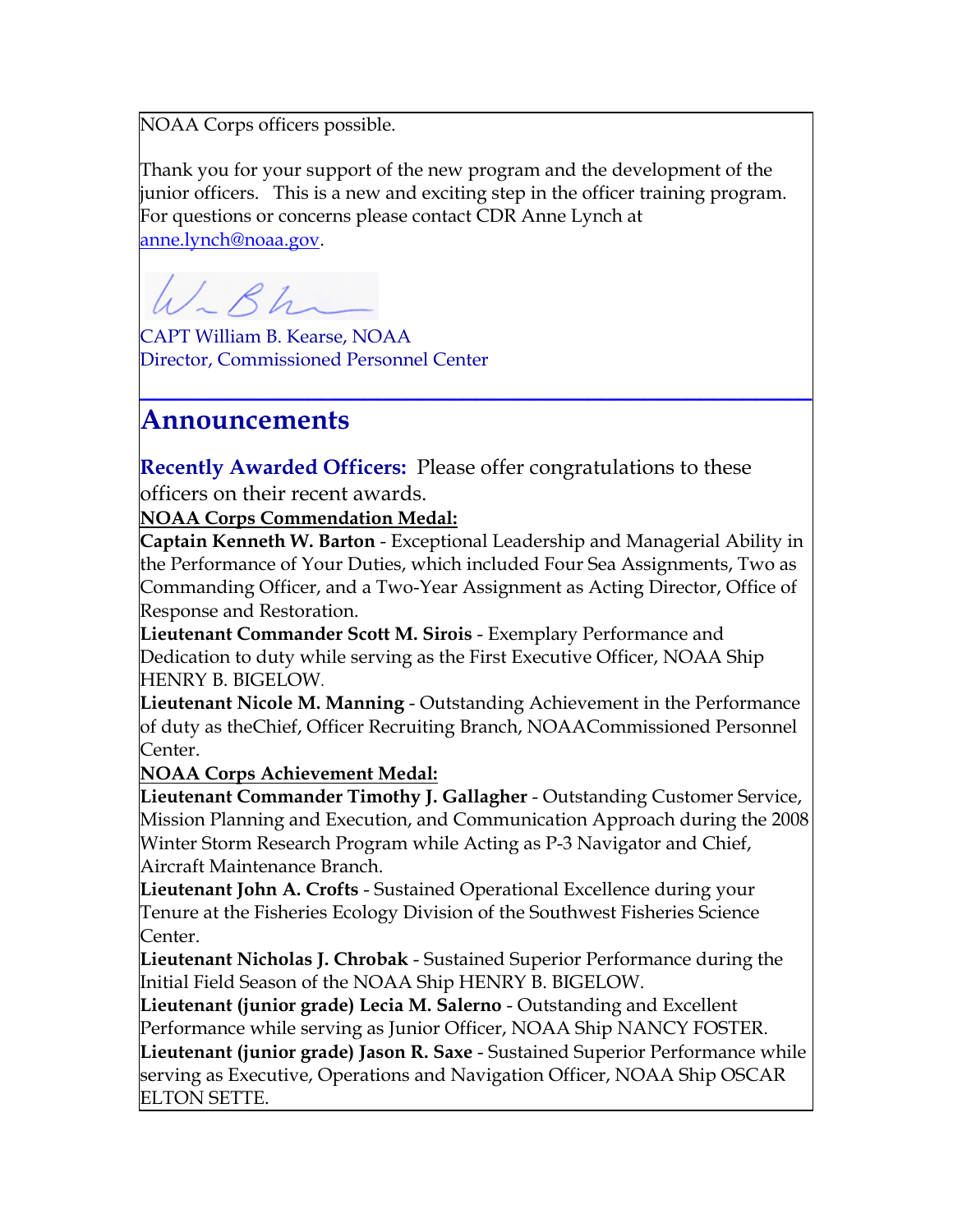**Lieutenant (junior grade) Joshua J. Slater** - Sustained Superior Performance while serving as Navigation Officer and Damage Control Officer, NOAA Ship McARTHUR II.

### **NOAA Corps Director's Ribbon:**

**Lieutenant Luke J. Spence** - Exemplary Effort in Obtaining a Masters Degree in Applied Mathematics and Graduating with Distinction from the U.S. Naval Postgraduate School, Monterey, California.

**Lieutenant (junior grade) Rebecca J. Almeida** – Outstanding Performance of Duty in Support of the Operations' Division, Aircraft Operations Center. **Lieutenant (junior grade) Sarah A.T. Harris** – Outstanding Performance while serving as Fleet Inspection and Safety Officer, NOAA Ship OSCAR ELTON SETTE.

**Lieutenant (junior grade) Meghan E. McGovern** - Sustained Operational Excellence during your Tenure at the Fisheries Ecology Division of the Southwest Fisheries Science Center.

**Lieutenant (junior grade) Victoria E. Zalewski** – Achievement in ensuring coordination among NMFS Regional and Headquarters Habitat Leadership. **Ensign Megan A. Nadeau** - Superior Achievement and Performance while serving as a Junior Officer, NOAA Ship THOMAS JEFFERSON.

**Ensign Andrew J. Ostapenko** - Superior Achievement and

Performance while serving as a Junior Officer, NOAA Ship THOMAS JEFFERSON.

**Ensign Justin T. Keesee** - Sustained Superior Performance while serving as Acting Executive Officer, NOAA Ship OREGON II.

### **Upcoming Augmentation Needs**

Travel will be paid by the respective Marine Center. For specific information on the cruises and operations involved, please contact the XO or CO of the vessel. All requests to augment will need to be approved/cleared through your current supervisor, CO of the respective vessel, and CO MOA/ MOP. Any questions or concerns, please contact LCDR Stark at 757-441-6844.

NANCY FOSTER Male preferred for berthing purposes. Female could work if ample notice given to scientific party. SWO/NF OOD or Small Boat Coxn (well qualified for 8hr of small boat driving)

7/24-8/5 (Key West – Key West) 8/7-8/16 (Key West – Key West) 8/17-8/23 (Key West – Galveston) 8/24-9/1 (Galveston - Galveston) 9/18-10/1 (Gulfport, MS-Pascagoula, MS) 10/1-10/14 (Pascagoula, MS - Pascagoula, MS) Dates approximate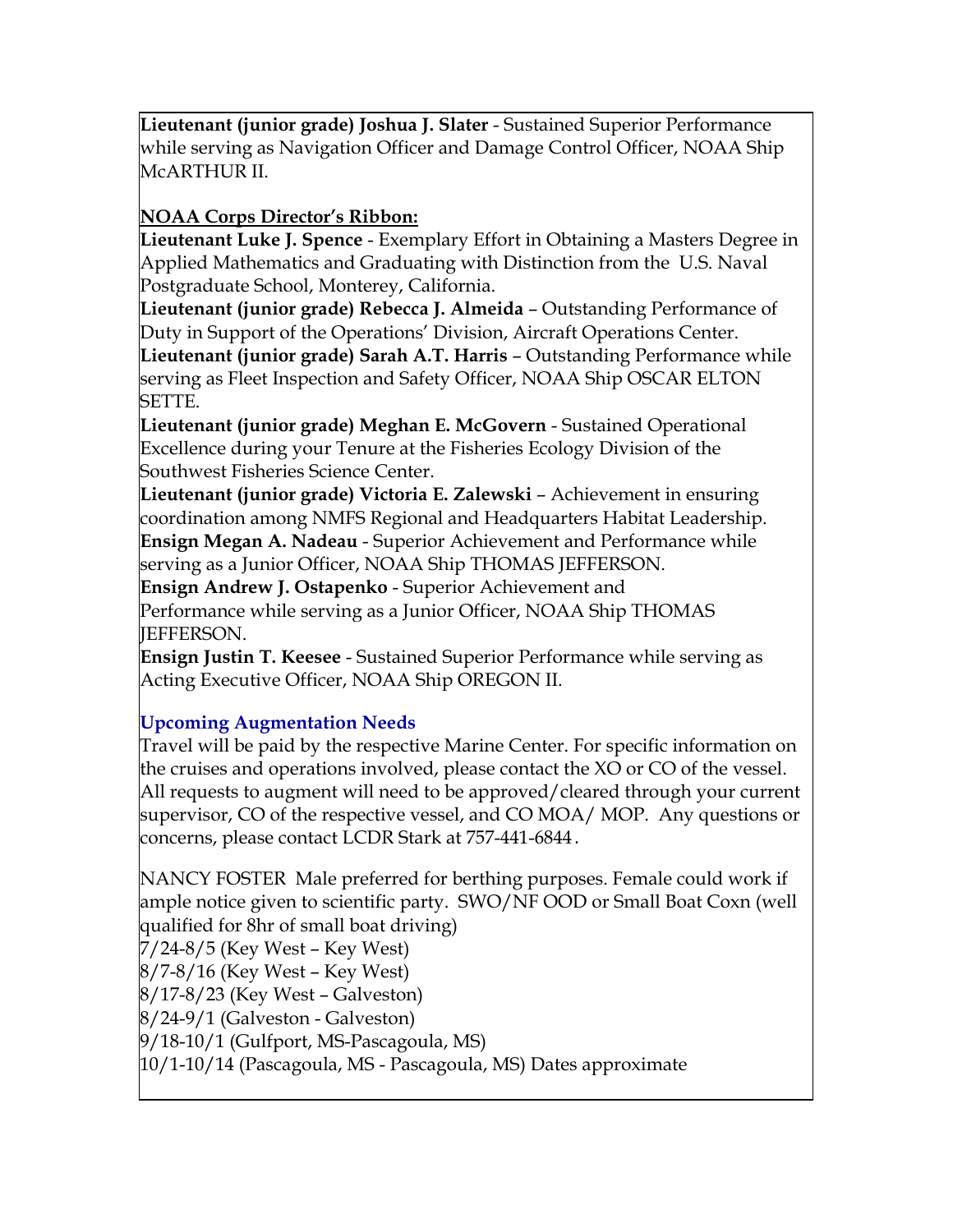McARTHUR II experienced (preferably TAGOS) officers 8/24-9/14 (Newport, OR-San Francisco, CA) 9/17-10/9 (San Francisco, CA- San Diego, CA)

HI'IALAKAI 7/12-7/24 (Honolulu-Honolulu) 7/31-8/28 (Honolulu-Honolulu)

GORDON GUNTER 8/26--9/11 (Pascagoula, MS-Pascagoula, MS) 9/13-9/30 (Pascagoula, MS-Pascagoula, MS)

DAVID STARR JORDAN 9/8-9/22 (San Francisco, CA-San Diego, CA)

#### **New Information For Contacting Lisa Sudmann, at CPC**

Lisa Sudmann is CPC's Human Resource Assistant. To contact her by telephone, just dial her new work phone number 866-727-0408. When connected you will hear the recording that explains that the hearing interpreter will be with you shortly, then it will connect to her videophone.

#### **New ID Card Information**

As most of you are aware, DOC and DoD approved NOAA's request to use the DoD Common Access Card (CAC), to meet HPSD-12 PIV-II requirements. The implementation plan has been on going for some time and cards are being issued in various locations across the country. We want to ensure that all NOAA Corps Officers have a current CAC card. If you received your CAC card prior to August 2007, you will need a new

card. To determine the Rapid Site location closest to you to receive your new card, please send an email to [Ange](mailto:Angel.Amponsah@noaa.gov)l.Amponsah@noaa[.g](mailto:Angel.Amponsah@noaa.gov)ov. You will be informed [of the site location and contact person for scheduling.](mailto:Angel.Amponsah@noaa.gov)

**[\\_\\_\\_\\_\\_\\_\\_\\_\\_\\_\\_\\_\\_\\_\\_\\_\\_\\_\\_\\_\\_\\_\\_\\_\\_\\_\\_\\_\\_\\_\\_\\_\\_\\_\\_\\_\\_\\_\\_\\_\\_\\_\\_\\_\\_\\_\\_\\_](mailto:Angel.Amponsah@noaa.gov)**

### Approved Retirements

The following officers have approved retirements. Be sure to thank them for their service to NOAA and nation and wish them the best the next time you see these officers!

| LCDR Stephen J. Thumm   | July 1, 2008   |
|-------------------------|----------------|
| CDR Thomas E. Strong    | July 1, 2008   |
| CDR Richard A. Fletcher | August 1, 2008 |